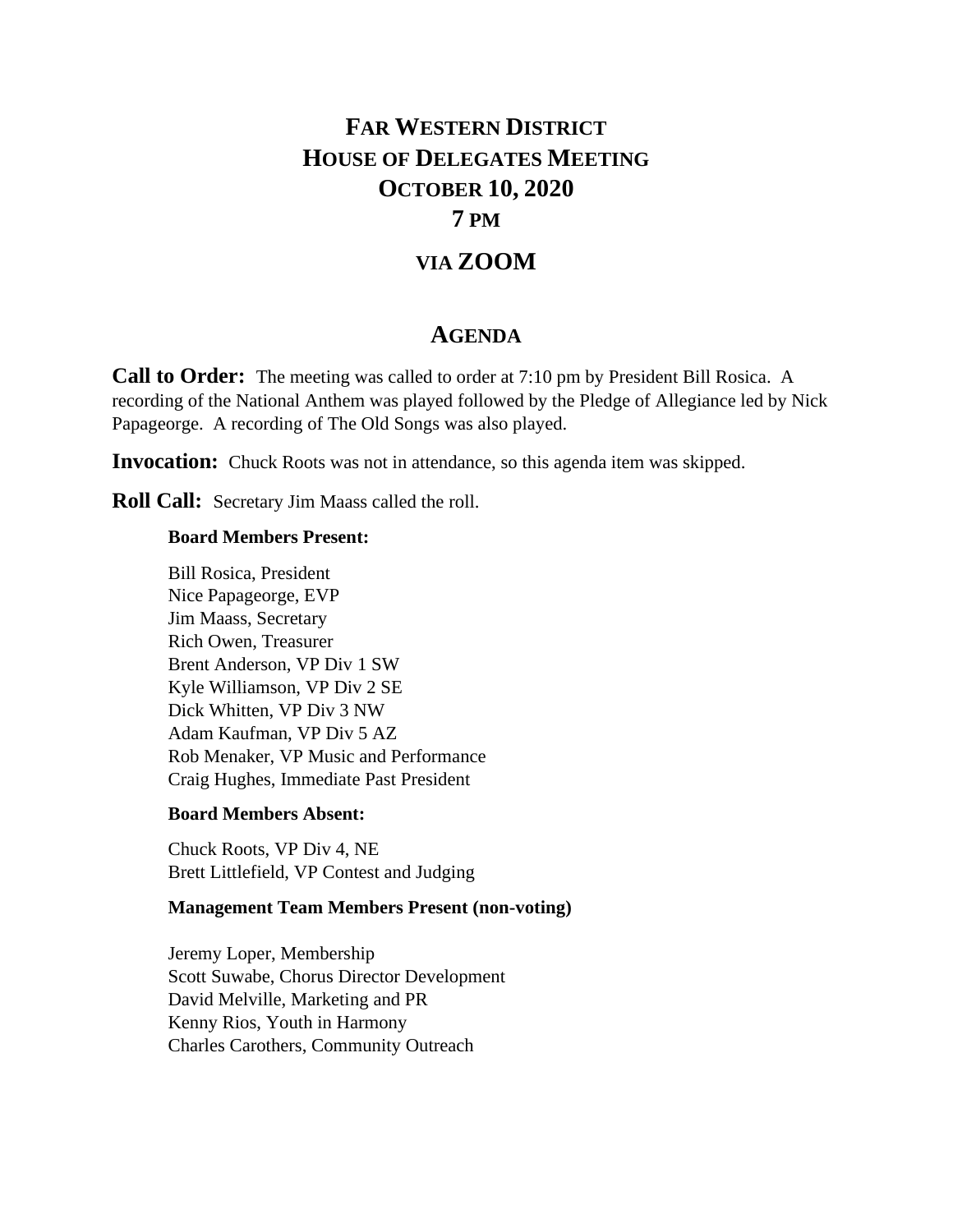#### **Past Presidents in attendance.**

Craig Hughes Gordon "Mongo" Bergthold Russ Young Bernard Priceman Bob Lally Terry Aramian Sam Barger

**Roll Call of the Chapters—**The following chapters were present.

| Bakersfield                | Las Vegas                | South Bay           |
|----------------------------|--------------------------|---------------------|
| <b>Brea</b>                | Mesa                     | Stockton            |
| California Delta           | Prescott                 | <b>Sun Cities</b>   |
| Central Arizona            | Reno                     | <b>Walnut Creek</b> |
| Davis Vacaville            | <b>Rincon Beach</b>      | Westminster         |
| Fremont Hayward            | <b>Salt River Valley</b> |                     |
| Fullerton                  | San Diego                |                     |
| <b>Greater Los Angeles</b> | San Fernando Valley      |                     |

#### **Other Guests Present: (non-voting)**

Donna Hisey, Expedia Cruise Kathy Kileen, Incoming VP, Division 1 SW Jim Clark, Harmony Foundation

#### **Secretary Jim Maass announced that a quorum was present**.

**Opening Remarks:** President Bill went over some of the highlights from the board meeting the night before. He discussed COVID and what the chapters are or are not doing and talked about some of the issues which will need to be addressed as chapters start up again after we are over the virus. He also mentioned the membership issue facing the district. DVPs are holding ZOOM meetings with the chapters in their divisions. He also spoke about the AIC outreach program. (Secretary note: Rob Menaker in his remarks later in the meeting went into some detail). The Director's Guild will be starting up again as well as continuing with virtual Leadership Academy under the leadership of Scott Suwabe. The Cruise is still on…more details later in the meeting. The FWD budget is in good shape because nothing is happening so no spending taking place. BHS and HFI issues were also discussed at the BOD meeting. Community Outreach is on hold and so is the Youth in Harmony.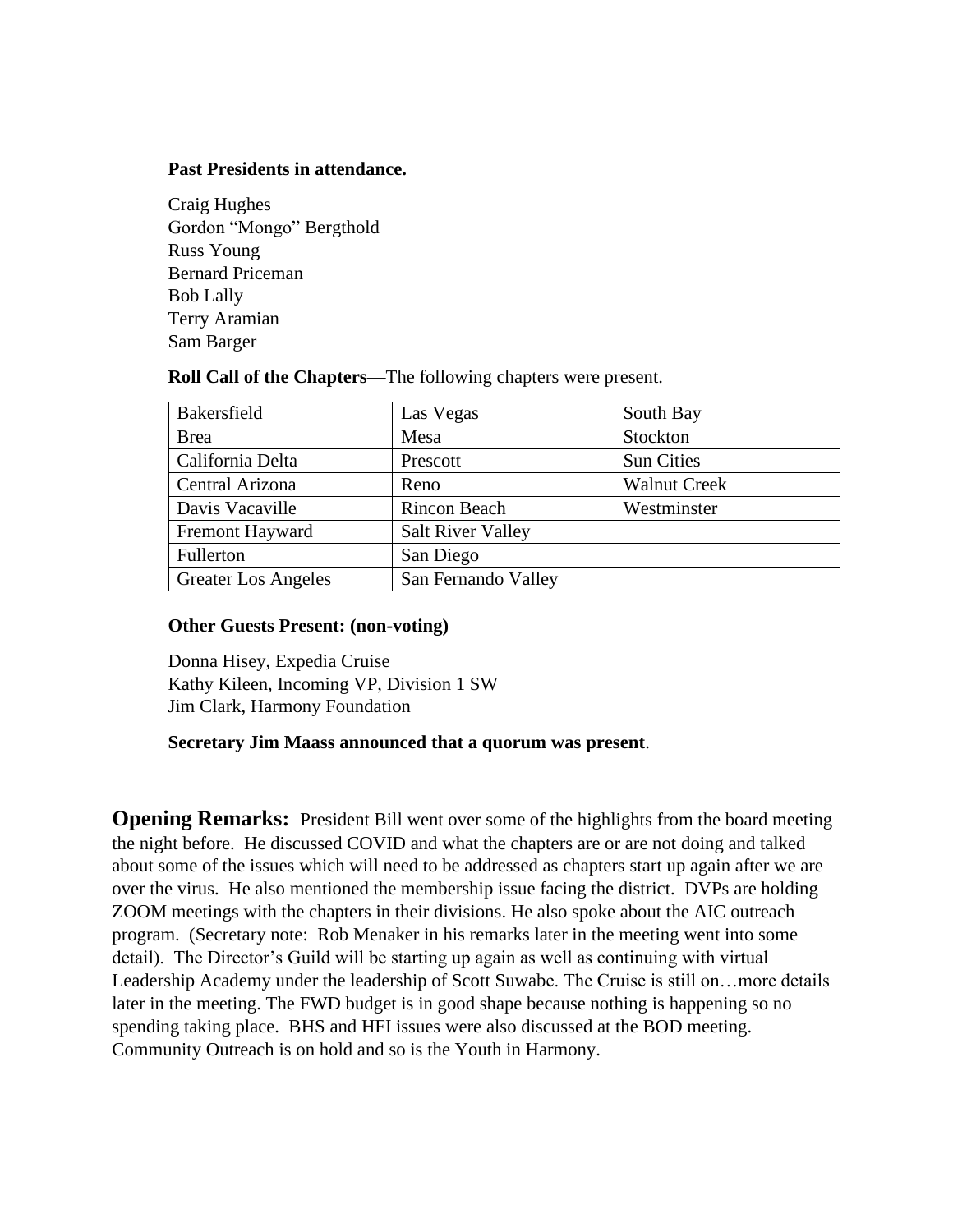**Approval of the Agenda:** It was moved and seconded to approve the agenda as presented. All aye. Motion passes.

**Approval of HOD minutes for March 28, 2020.** It was moved and seconded to approve the minutes as presented. All Aye. Motion passes.

**Recognition of Guests present:** President Bill asked Secretary Jim Maass to introduce the guests from his attendance list which he did. Note: Those guests recognized at this time are listed above in the attendance section.

**Chapter Eternal.** Secretary Jim Maass read the names of those FWD members who passed away during the previous year. A recording of the Phoenix chapter performance of "It Is Well With My Soul" was played during the reading.

John Wright, Ventura, Conejo Valley and San Fernando Valley chapters Randall Bingel, Greater Phoenix and Mesa chapters Ron Tiche, Folsom and Hilton Head (SC) chapters Ronald Brown, Bay Area chapter Robert Howd, Palo Alto-Mountain View chapter Lee Perrault, Yuma chapter Ed Sweatt, Greater Los Angeles chapter Richard McClain, Reno and South Texas Alamo Regional chapters Peter Sparaco, Freemont-Hayward chapter David Briner, South Orange County, Brea, Greater Los Angeles, South Bay chapters Sean Goodman, San Fernando Valley chapter Richard Briel, Frank Thorne chapter James Sherman, Palo Alto-Mountain View chapter Dwayne De Long, California Delta, Napa Valley and Canton OH Chapters Greg LeBlanc, Palo Alto-Mountain View chapter Robert Gibson, Aloha chapter Bill Reckas, Monterey Peninsula chapter Karl Adams, III, Stockton chapter Al Drouin, Nevada-Placer chapter Frederick Garner, Sun Cities chapter William Santee, Davis-Vacaville chapter Walter Nicholas, Bakersfield chapter Dennis Stohl, Folsom chapter John Howell, Tucson and Savannah GA chapters Douglas Anderson, South Bay and Barbary Coast chapters Bill Young, Santa Maria chapter Jeffrey Swart, California Delta, Las Vegas and Wasatch Front, UT chapters David Fletcher, Bakersfield chapter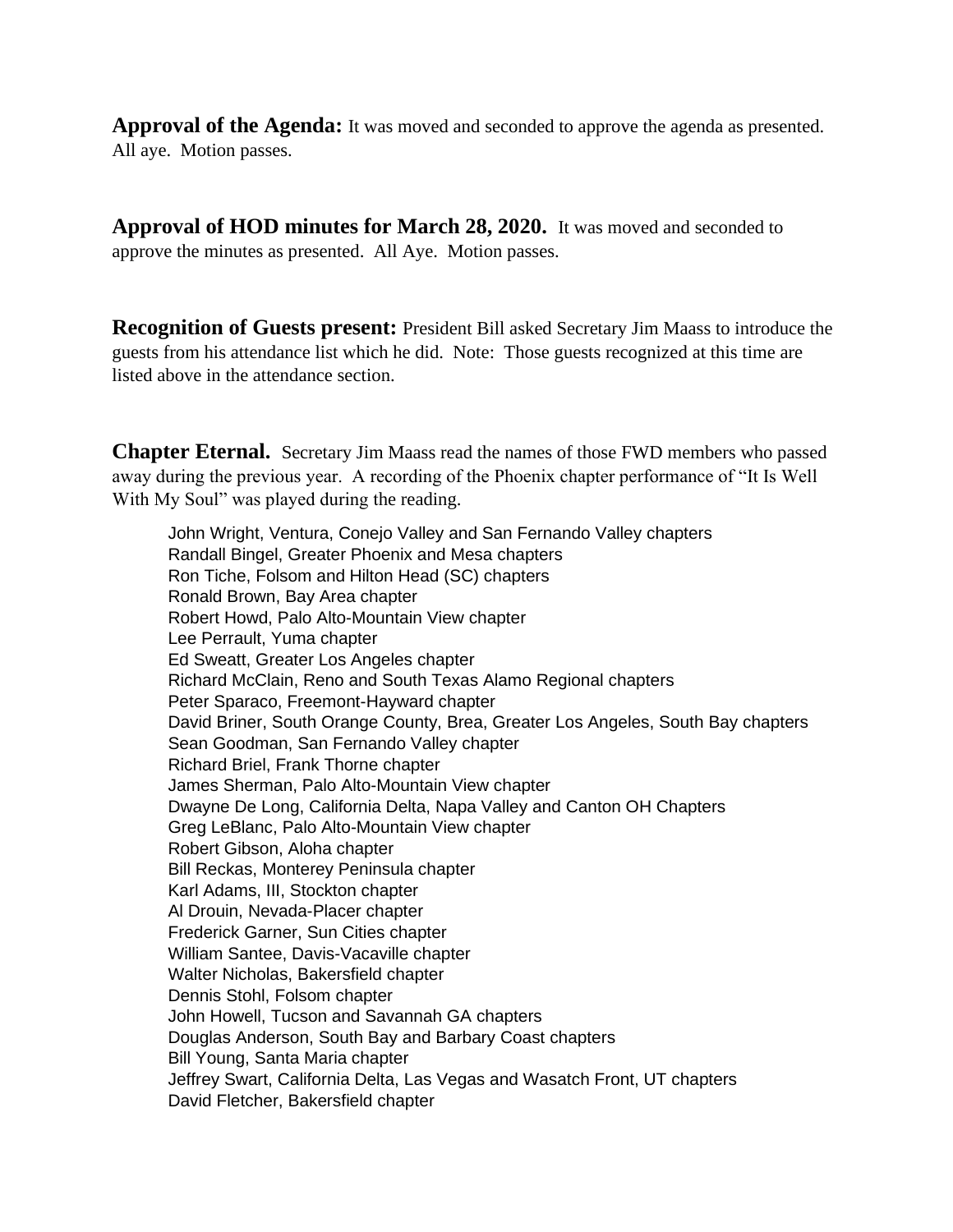Paul Bush, Fullerton chapter Marvin Bos, Crescenta Valley chapter Robert M. Thompson, Greater Phoenix, Sun Cities and Central Arizona chapters Les Rosenberger, Davis Vacaville chapter

**President Bill introduced Jim Clark, HFI:** Jim said "hi" to everyone and reported that the donor choice checks to the FWD and the FWD chapters are being distributed. He thanked everyone for their participation in the program.

#### **Vice President Reports.**

**Division 1 Southwest, Brent Anderson**. He gave some brief remarks augmenting his published report in the HOD brochure. He also thanked everyone for his past six years on the board and wished everyone well.

**Division 2 Southeast, Kyle Williamson**. He reported that he is setting up ZOOM meetings in another month or so. Stay tuned. He also reported that Westminster will be having a virtual Christmas show.

**Division 3 Northwest, Dick Whitten.** He reported he has been in touch with most of the chapters and they are excited about the cruise. Generally, things are quiet due to COVID.

**Division 4 Northeast, Chuck Roots.** Chuck was absent from the meeting.

**Division 5 Arizona, Adam Kaufman**. He reported that most of the chapters are doing something on ZOOM and a few are physically meeting.

**Contest and Judging, Brett Littlefield.** Brett was absent from the meeting.

**Music and Performance, Rob Menaker**. Not much is going on but if any chapter is interested in a virtual coach, guest speaker, etc., to be sure to reach out to him and he will help make a ZOOM event happen. AIC with assistance from HFI (funding) will be doing an outreach to schools in the So. California area working with the Southern California Vocal Association. It was going to be in spring 2021 but is being postponed to 2022. Details below shared by Rob Menaker. (secretary note: this information also appears in the BOD minutes)

From: **George Davidson** [<sagez@aol.com>](mailto:sagez@aol.com) Date: Mon, Sep 21, 2020 at 11:31 AM Subject: AIC - Close Harmony Festival - SCVA / AIC

Hi All...

Here's the plan developed by the group during the zoom call Sat Sep 19 .

\* SCVA Festival is postponed until Feb, 2022...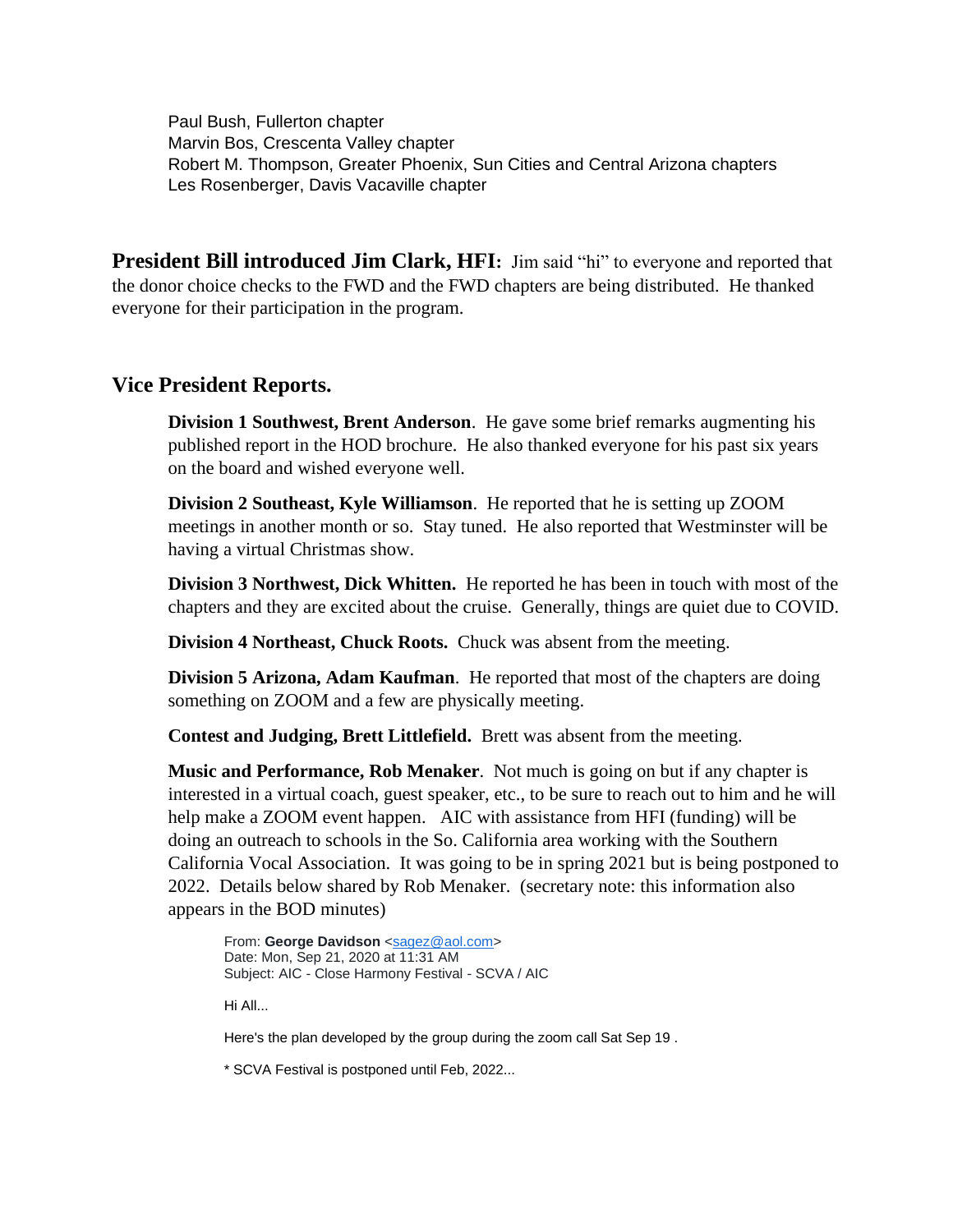\* Committee will reconvene in Jan, 2021. Tim to send out invitation for meeting after first of the year.

\* Promo video will be prepared for viewing during the time the 2021 Festival was scheduled to occur. The video will promote the option of having AIC quartets come to their high school in Sep/Oct 2021. Tim will get with production team to help Antone assemble the video. Will include in 2021 HFI budget for fundraising to help cover costs of the video production.

\* April, 2021 will open slots to high school music educators for appointments from AIC quartets in Sep/Oct 2021. This will give music educators plenty of time to schedule plans for these visits by quartets.

\* Sep/Oct… 5-6 AIC quartets (depending on the need - will budget for 5-6) will descend on LA area high schools for in person singing, training, etc. Thursday, Friday.... hoping to visit underserved communities where 50% of students are on free or reduced meals. The purpose of these visits is to promote the Feb, 2022 SCVA Festival.

\* Sep/Oct... On Saturday, LA area chapters will produce a show featuring AIC quartets, and local choruses singing 2 songs each (presumably their contest set)

\* Feb, 2022.... SCVA Festival and show. with AIC quartets and possibly the entire AIC and all its members to reprise the LA, 2020 show with charts and plans already designed.

Funding:

HFI will seek funds from donors to underwrite all aspects of the plan..... In this case this program touches on three (3) of AIC/HFI initiatives.... a) SCVA Close Harmony Festival.... b) Underserved Communities.... c) providing AIC quartets for shows with struggling chapters

President Bill mentioned that Midwinter will be in Pasadena in 2022.

**District Management Team**: Nick Papageorge introduced his team members for their reports.

**Membership. Jeremy Loper**. No report.

**Events. Bryan Forbes**. Absent. No report

**Convention Manual.** No Update

**Cruise Update**. Donna Hisey gave an update status. CDC requirements for cruise lines to submit sanitation plans before resuming operations. Cruise lines are working on regulations with health experts and the CDC. A 64-page plan has been submitted and they are waiting for approval of the new health protocols. She reported that the new ship the FWD will be on is being upgraded with CDC protocols for COVID safety (\$200M) and will be on the West Coast by April 2021. Also, there will be a \$300 on-board credit for each cabin as well as cabin upgrades at no additional cost for those who have had their reservations transferred over to the new ship. (Ex., an inside cabin upgraded to an outside cabin, an outside cabin upgraded to an outside balcony cabin, etc.) There are 345 cabins booked and there have been no additional cancellations. The ship will sail at  $\frac{1}{2}$ capacity, so she expects the ship to sell out by January  $1<sup>st</sup>$ . The dates have changed (Oct. 15 to Oct. 18) -- a Friday afternoon departure returning 7 AM the following Monday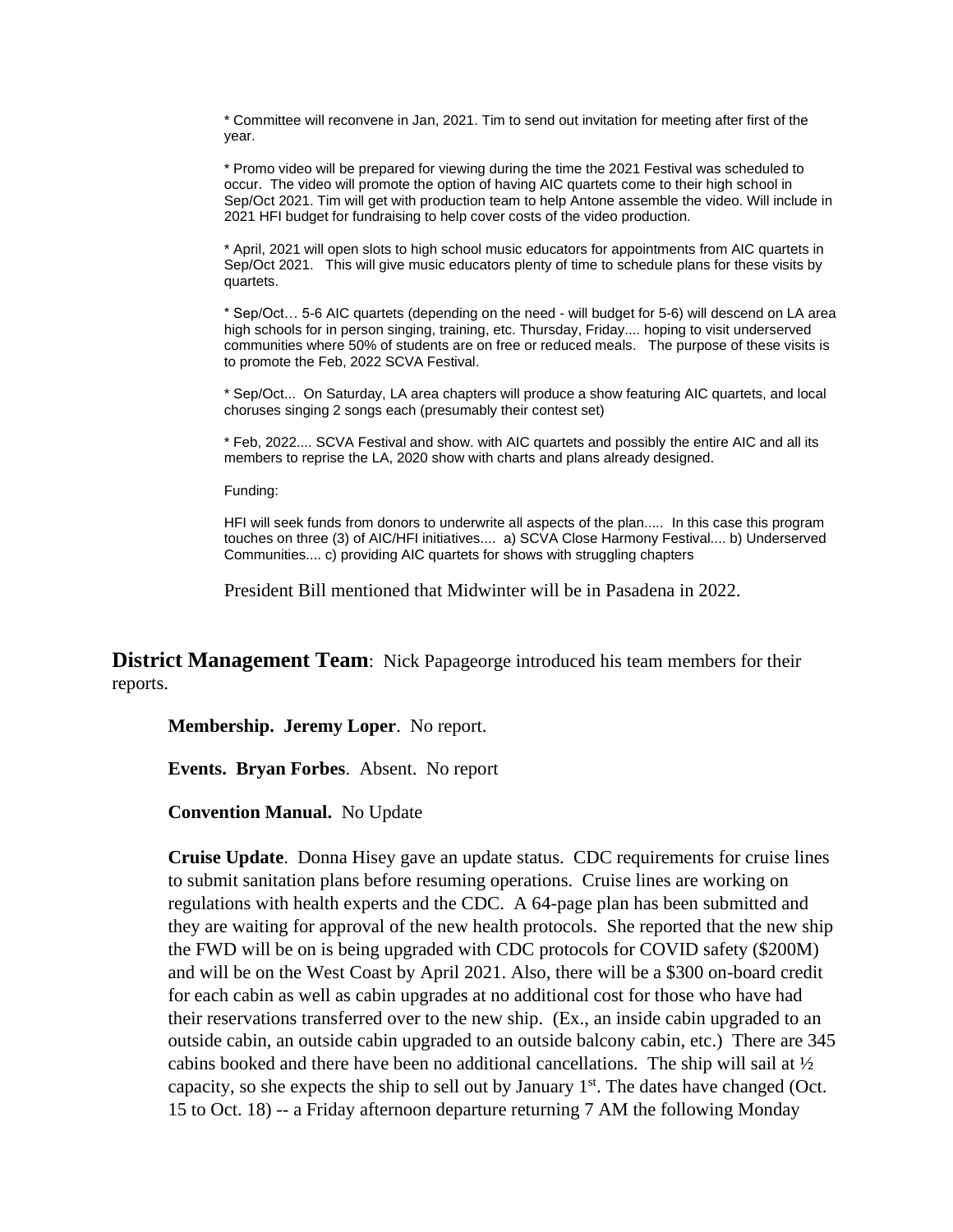morning instead of the previous Thursday to Sunday schedule. This would allow locals to not miss work on Monday.

**Marketing and Public Relations. David Melville.** He gave a brief report on what the cruise PR will be in the coming months. There was some discussion.

**Youth in Harmony. Kenny Rios**. He reported that the schools are not doing much in the way of music so everything is on hold. Not moving forward on any HS quartet contest planning at this time. He mentioned that a new chapter was forming in Las Vegas…mainly younger guys.

**Chorus Directors Guild**. **Scott Suwabe.** He discussed that he is getting the "Directors' Guild back up and running and will be contacting chapter directors, assistant directors in the coming weeks with information. He is looking to have quarterly director ZOOM meetings.

**Financial Development**. **Roe Darnell.** Absent. No report.

**Finance Update**. **Rich Owen**. He presented the financial statements through September. The district is in good shape. The documents will be posted to the FWD website. Bottom Line: Income \$53,648. Expenses \$8,286. Net Balance. \$45,352.

**Approval of the 2021 FWD Budget**. Rich Owen presented the 2021 budget. There was discussion. A correction was noted and inserted. It was moved and seconded to approve the amended budget. Motion Passed. The Budget will be posted to the FWD website.

#### **Old Business**

No action items discussed.

#### **New Business**

**Awards Management and Spring 2021.** No report.

Leadership Academy. Jeremy Loper. Absent. President Bill reported that planning is in the works for an online seminar free of charge to the members. Jeremy, Scott and he will be working on this with details coming out soon.

**Harmony College West.** Scott Suwabe reported that he is working on putting this together. Details to come.

**Various Issues.** Society Board Member, Bernard Priceman gave a brief report on Society issues. He mentioned that the AIC show, Legacy quartet contest and that Harmony U online was a huge success. The big topic of the day is the issue between fund raising…BHS and HFI. They are still talking. He is also spending a lot of time with chapters and district boards on ZOOM and is enjoying the meetings.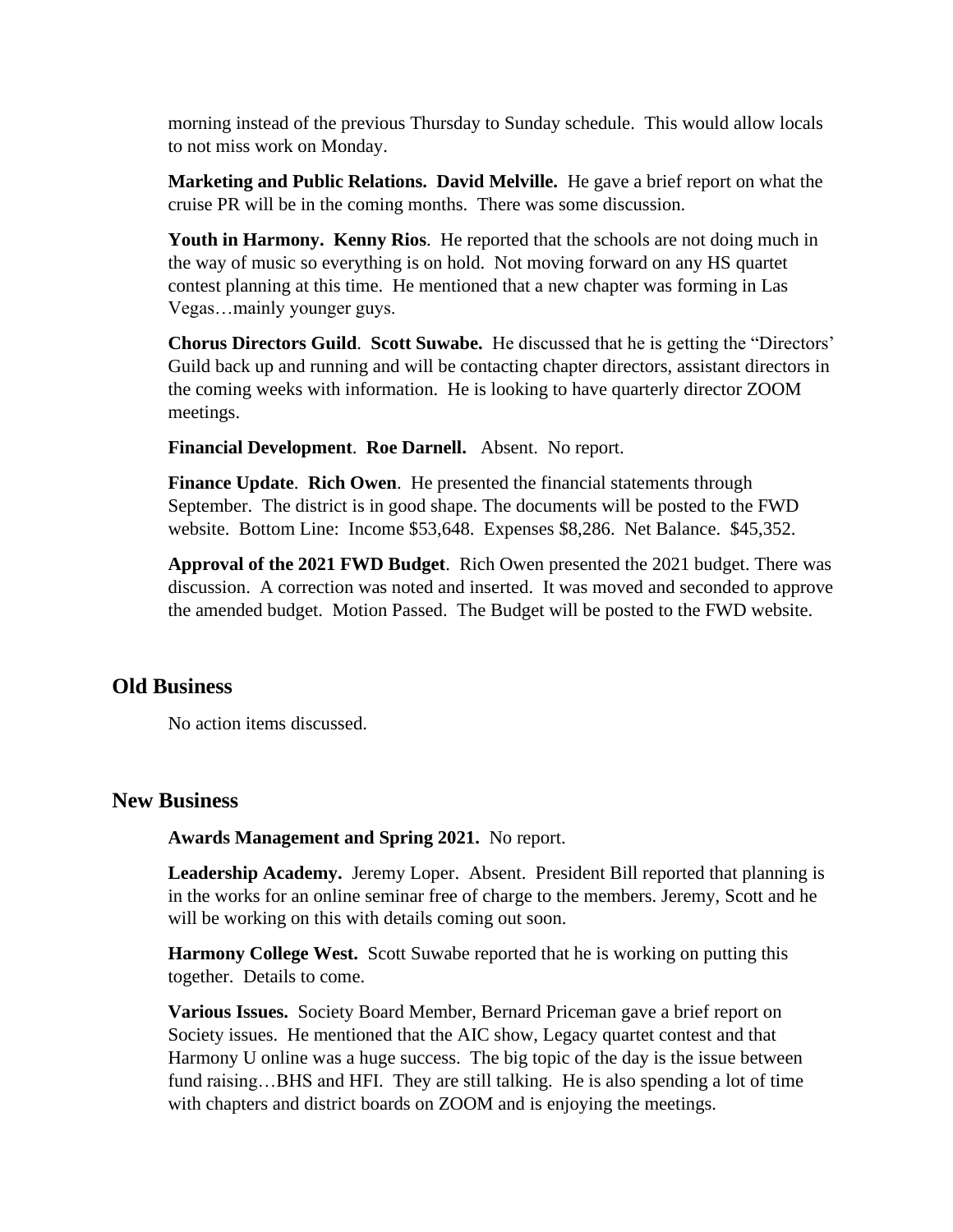**Election of Officers for 2021.** Craig Hughes presented the slate of officer to the HOD and thanked Dick Whitten and Brent Anderson for their time on the board as they are leaving at the end of this year. Members of the nominating committee are Craig Hughes, Gordon "Mongo: Bergthold, Allan Webb, and Russ Young.

| <b>Board Position</b>             | 2021                     |
|-----------------------------------|--------------------------|
| President                         | <b>Bill Rosica</b>       |
| <b>Executive Vice President</b>   | Nick Papageorge          |
| Immediate Past President          | <b>Craig Hughes</b>      |
| <b>Secretary</b>                  | <b>Jim Maass</b>         |
| Treasurer                         | <b>Rich Owen</b>         |
| <b>VP Div.1 SW</b>                | Kathy Kileen             |
| <b>VP Div. 2 SE</b>               | <b>Kyle Williamson</b>   |
| <b>VP Div.3 NW</b>                | <b>Rich Postal</b>       |
| <b>VP Div. 4 NE</b>               | <b>Chuck Roots</b>       |
| VP Div. 5 AZ                      | Adam Kaufman             |
| <b>VP Contest and Judging</b>     | <b>Brett Littlefield</b> |
| <b>VP Music &amp; Performance</b> | <b>Rob Menaker</b>       |
|                                   |                          |

It was moved and seconded to accept the slate by acclamation. Motion passed.

**Installation of District Officers for 2021.** Bernard Priceman, representing the Society, encouraged the district officers during these times of COVID as they represent the FWD. He duly installed the officers.

**Community Outreach.** Charles Carothers reported he is excited about heading up this new position but not much is going on. He hops to get some things going in January. Various singing groups are not active, but he will continue to communicate with them.

**For the Good of the Order.** Considering the lateness of the hour, President Bill skipped this item.

**Keep the Whole World Singing.** A recording of MOH in Bakersfield was played.

#### **Meeting was Adjourned at 9:08 PM.**

Respectfully submitted,

Jim Maass FWD Secretary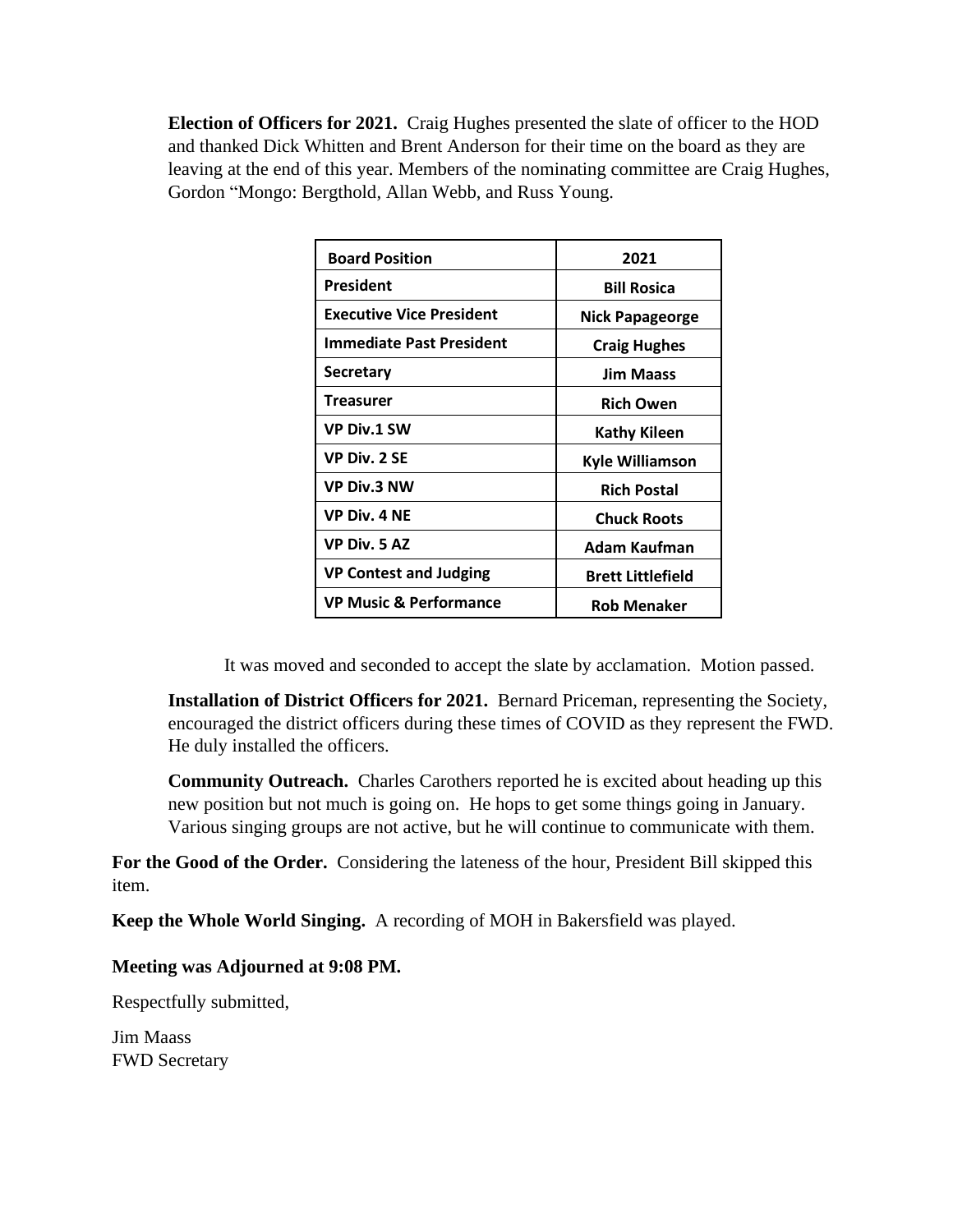# 2021 FWD Budget-Amended 10-10-2020

|                                |                                    |                                     |                                   | 2021 Budget |
|--------------------------------|------------------------------------|-------------------------------------|-----------------------------------|-------------|
| <b>Ordinary Income/Expense</b> |                                    |                                     |                                   |             |
| Income                         |                                    |                                     |                                   |             |
|                                | 500.00 - DUES-Members              |                                     |                                   |             |
|                                | 500.10 Dues Allocations-Events     |                                     | \$0.00                            |             |
|                                |                                    |                                     | 500.00 - DUES-Members - Other     | \$53,122.50 |
|                                |                                    | Total 500.00 - DUES-Members         |                                   | \$53,122.50 |
|                                |                                    | 501.00 - SRING PRELIMS REV          |                                   | \$0.00      |
|                                |                                    | 501.06 Photos                       |                                   | \$0.00      |
|                                | 501.00 - SRING PRELIMS REV - Other |                                     | \$0.00                            |             |
|                                |                                    | Total 501.00 - SRING PRELIMS REV    |                                   | \$0.00      |
|                                | 502.00 - FALL CONVENTION REV       |                                     | \$15,000.00                       |             |
|                                |                                    | 503.00 - DIVISIONAL CONV            |                                   | \$0.00      |
|                                |                                    | $503.10 - AZ$                       |                                   | \$0.00      |
|                                |                                    | 503.50 - NOR CAL WEST               |                                   | \$0.00      |
|                                |                                    | Total 503.00 - DIVISIONAL CONV      |                                   | \$0.00      |
|                                | <b>504.00 - WESTUNES</b>           |                                     |                                   | \$0.00      |
|                                |                                    | 504.01 - ADS                        |                                   | \$400.00    |
|                                |                                    | Total 504.00 - WESTUNES             |                                   | \$400.00    |
|                                | <b>505-Educational Events</b>      |                                     |                                   | \$0.00      |
|                                |                                    |                                     | 505.01 AZ Leadership Summit       | \$0.00      |
|                                |                                    |                                     | 505.02 NorCal Leadership Summit   | \$0.00      |
|                                |                                    |                                     | 505.03 SoCal Leadership Summit    | \$0.00      |
|                                |                                    | <b>Total 505-Educational Events</b> |                                   | \$0.00      |
|                                | 506.00 - OTHER                     |                                     |                                   | \$0.00      |
|                                |                                    | 506.05 Contest Photos               |                                   | \$0.00      |
|                                | 506.06 Miscellaneous Revenue       |                                     | \$0.00                            |             |
|                                | <b>Total 506.00 - OTHER</b>        |                                     | \$0.00                            |             |
|                                | 510 - Donations                    |                                     | \$0.00                            |             |
|                                |                                    |                                     | 510.01 - Donations Awards         | \$0.00      |
|                                |                                    |                                     | 510.03 - Donations NorCal Camp    | \$4,000.00  |
|                                |                                    | 510.04 - Donors Choice HF/BHS       |                                   | \$2,500.00  |
|                                | <b>Total 510 - Donations</b>       |                                     | \$6,500.00                        |             |
|                                | 520.00 - Fees                      |                                     | \$0.00                            |             |
|                                |                                    |                                     | 520.01 - NorCal Youth Camp        | \$2,000.00  |
|                                |                                    | 520.04 - Leadership Academy         |                                   | \$0.00      |
|                                |                                    |                                     | 520.041 - Fees Ldr Acad - A       | \$0.00      |
|                                |                                    |                                     | 520.043 - Fees Ldr Acad - No      | \$0.00      |
|                                |                                    |                                     | Total 520.04 - Leadership Academy | \$0.00      |
|                                | <b>Total 520.00 - Fees</b>         |                                     | \$2,000.00                        |             |
| <b>Total Income</b>            |                                    |                                     |                                   | \$77,022.50 |
| <b>Expense</b>                 |                                    |                                     |                                   | \$0.00      |
|                                |                                    | 601.00 - HCW/LA Expense             |                                   | \$0.00      |
|                                | 709.10 - Leadership Academy        |                                     | \$0.00                            |             |
|                                |                                    |                                     | 709.11 - LA - AZ                  | \$0.00      |
|                                |                                    |                                     | 709.12 - LA - SoCal Exp           | \$0.00      |
|                                |                                    |                                     | Total 709.10 - Leadership Academy | \$0.00      |
|                                | Total 601.00 - HCW/LA Expense      |                                     | \$0.00                            |             |
|                                | 601.10 - DS15 - District Spring    |                                     | \$0.00                            |             |
|                                | Judges-Meals                       |                                     | \$0.00                            |             |
|                                | Judges-Misc                        |                                     | \$0.00                            |             |
|                                |                                    | <b>Judges Travel</b>                |                                   | \$0.00      |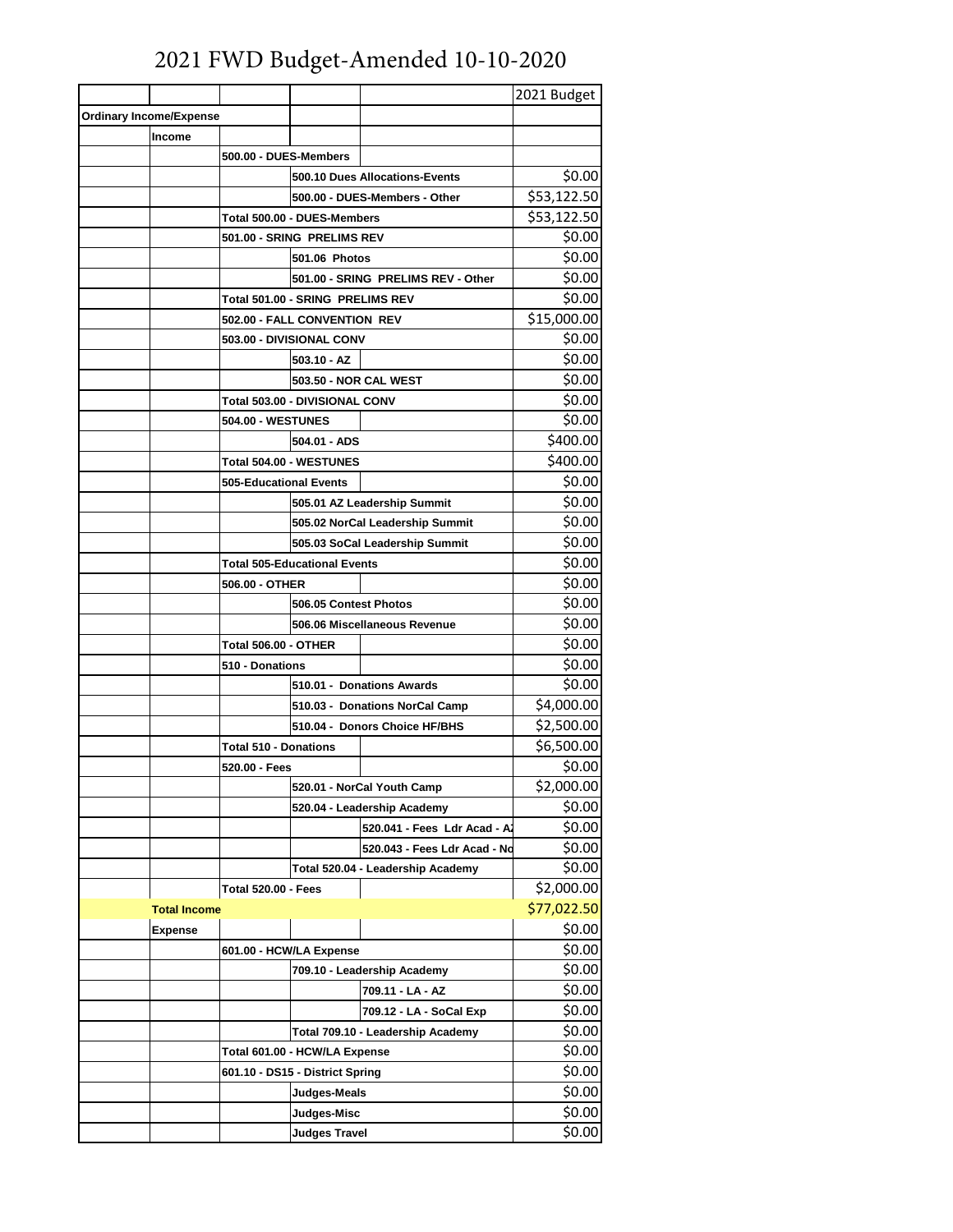|                               | 601.10 - DS15 - District Spring - Other | \$0.00      |
|-------------------------------|-----------------------------------------|-------------|
|                               | Total 601.10 - DS15 - District Spring   | \$0.00      |
| 601.20 - AZ15 - AZ Div Exp    |                                         | \$0.00      |
|                               | Judges-Meals                            | \$0.00      |
|                               | Judges-Misc                             | \$0.00      |
|                               | <b>Judges Travel</b>                    | \$0.00      |
|                               | 601.20 - AZ15 - AZ Div Exp - Other      | \$0.00      |
|                               | Total 601.20 - AZ15 - AZ Div Exp        | \$0.00      |
| 601.30 - SC15 - SoCal Div Exp |                                         | \$0.00      |
|                               | 601.30.01Judges-Travel                  | \$0.00      |
|                               | 601.30.02 Judges-Meals                  | \$0.00      |
|                               | 601.30.03 Judges-Misc.                  | \$0.00      |
|                               | 601.30 - SC15 - SoCal Div Exp - Other   | \$0.00      |
|                               | Total 601.30 - SC15 - SoCal Div Exp     | \$0.00      |
| 602.00 - Fall Convention Exp  |                                         | \$0.00      |
|                               | 602.01 - DF15 - District Fall           | \$0.00      |
|                               | 602.01.01Judges-Travel                  | \$5,500.00  |
|                               | 602.01.02Judges-Meals                   | \$550.00    |
|                               | 602.01.03Judges-Misc                    | \$550.00    |
|                               | 602.01 - DF15 - District Fall -         | \$7,500.00  |
|                               | Total 602.01 - DF15 - District Fall     | \$14,100.00 |
|                               | 602.23 Supplies                         | \$500.00    |
|                               | Total 602.00 - Fall Convention Exp      | \$14,600.00 |
| 604.00 - BD MEETING           |                                         | \$0.00      |
|                               | 604.01 - TRAVEL                         | \$1,000.00  |
|                               | 604.02 - MEALS                          | \$500.00    |
|                               | 604.03 - LODGING                        |             |
|                               | 604.04 - BD Meeting - Supplies          |             |
|                               | Total 604.00 - BD MEETING               |             |
| 607.08 - C&J                  |                                         | \$0.00      |
|                               | 607.085 - C&J CAT SCH                   | \$0.00      |
| Total 607.08 - C&J            |                                         | \$0.00      |
| 607.09 - YMIH                 |                                         | \$0.00      |
|                               | 607.095 - AWARDS                        | \$1,000.00  |
|                               | 607.096 - NoCal Youth Camp              |             |
|                               | 607.097 Youth Festival Grants           | \$500.00    |
| <b>Total 607.09 - YMIH</b>    |                                         | \$6,500.00  |
|                               | 607.10 - EVENTS                         |             |
|                               | 607.101 - SUPPLIES                      | \$600.00    |
| Total 607.10 - EVENTS         |                                         | \$600.00    |
| 607.12 - MKTG & PR            |                                         | \$0.00      |
|                               | 607.122 - POSTAGE                       | \$34.20     |
|                               | 607.123 - PROMO MATERIALS               | \$3,249.00  |
|                               | 607.124 - WEB EXPENSES                  | \$2,704.98  |
|                               | 607.125 - Ads purchased/placed          | \$1,950.00  |
|                               | 708.00 - WESTUNES                       | \$1,909.00  |
| Total 607.12 - MKTG & PR      |                                         | \$9,847.18  |
| 609.00 - MISC EXP             |                                         | \$0.00      |
|                               | 609.01 - Dues Collection Fees           |             |
|                               | 609.02 - Merchant Acct Fees             |             |
|                               | 610.00 - INTERN. QT TRAVEL              |             |
|                               | 611.00 - INTERN CH TRAVEL               |             |